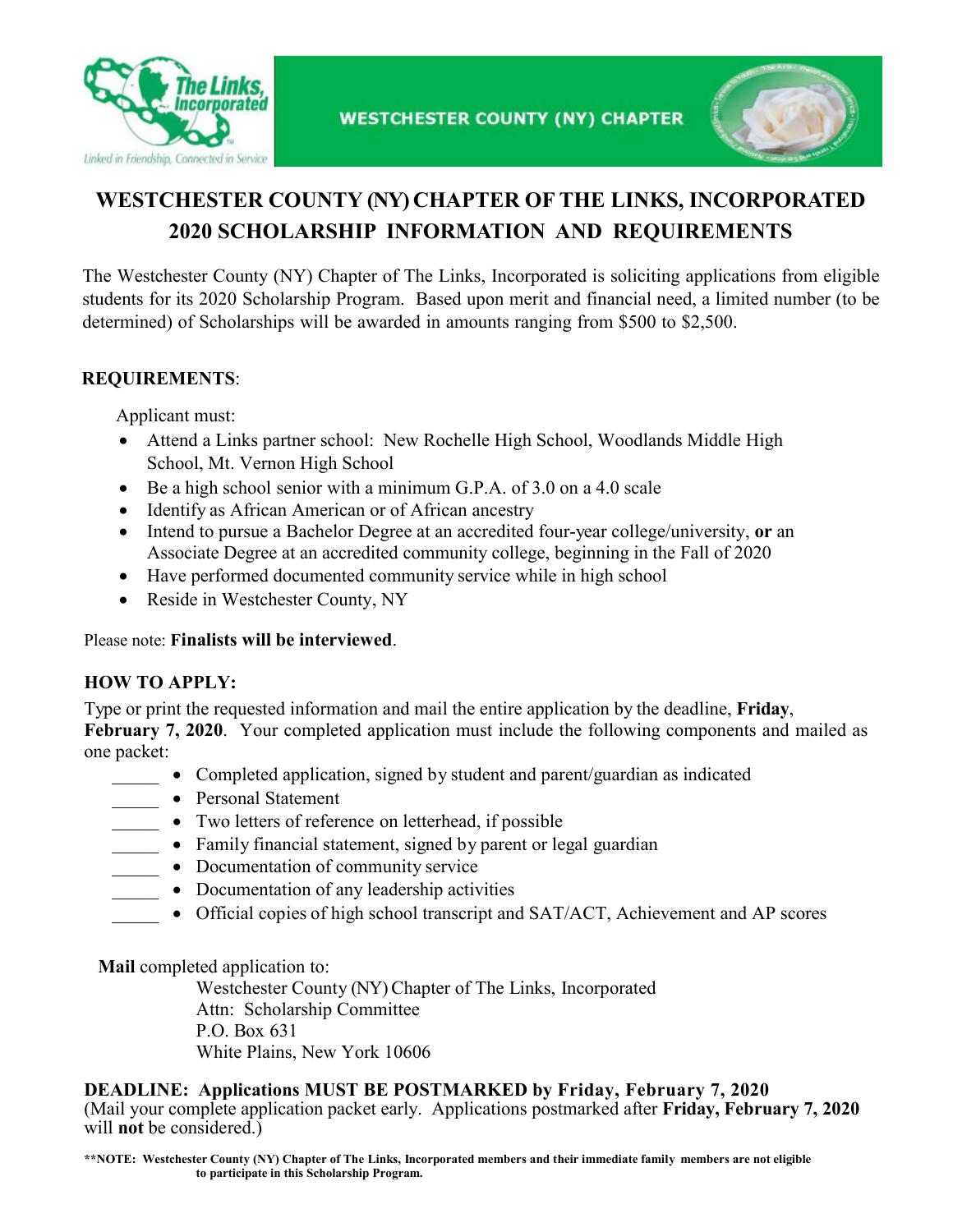## **WESTCHESTER COUNTY (NY) CHAPTER OF THE LINKS, INCORPORATED SCHOLARSHIP APPLICATION**

| <b>APPLICANT NAME:</b>                                                                                                                                                                                                                                                       |                  |        |                                                                                                                                                                                                                                      |                |  |
|------------------------------------------------------------------------------------------------------------------------------------------------------------------------------------------------------------------------------------------------------------------------------|------------------|--------|--------------------------------------------------------------------------------------------------------------------------------------------------------------------------------------------------------------------------------------|----------------|--|
|                                                                                                                                                                                                                                                                              | Last             |        | First                                                                                                                                                                                                                                | Middle Initial |  |
| <b>ADDRESS:</b>                                                                                                                                                                                                                                                              |                  |        |                                                                                                                                                                                                                                      |                |  |
|                                                                                                                                                                                                                                                                              | Number<br>Street |        | Apartment                                                                                                                                                                                                                            |                |  |
|                                                                                                                                                                                                                                                                              | City             |        | State                                                                                                                                                                                                                                | Zip Code       |  |
|                                                                                                                                                                                                                                                                              |                  |        |                                                                                                                                                                                                                                      |                |  |
| MAILING ADDRESS: Laterature and the contract of the contract of the contract of the contract of the contract of the contract of the contract of the contract of the contract of the contract of the contract of the contract o<br>(if different from above) Number<br>Street |                  |        | Apartment                                                                                                                                                                                                                            |                |  |
|                                                                                                                                                                                                                                                                              | City             |        | State                                                                                                                                                                                                                                | Zip Code       |  |
|                                                                                                                                                                                                                                                                              |                  |        |                                                                                                                                                                                                                                      |                |  |
|                                                                                                                                                                                                                                                                              |                  |        |                                                                                                                                                                                                                                      |                |  |
|                                                                                                                                                                                                                                                                              |                  |        |                                                                                                                                                                                                                                      |                |  |
| <b>HIGH SCHOOL:</b>                                                                                                                                                                                                                                                          |                  |        |                                                                                                                                                                                                                                      |                |  |
|                                                                                                                                                                                                                                                                              | Name of school   |        | Address                                                                                                                                                                                                                              |                |  |
|                                                                                                                                                                                                                                                                              |                  |        | GUIDANCE COUNSELOR: <b>Annual State of the Counseline Counseling Counseling Counseling Counseling Counseling Counseling Counseling Counseling Counseling Counseling Counseling Counseling Counseling Counseling Counseling Couns</b> |                |  |
| <b>GRADE POINT AVERAGE (GPA):</b>                                                                                                                                                                                                                                            |                  |        |                                                                                                                                                                                                                                      |                |  |
| <b>MOTHER/GUARDIAN NAME:</b>                                                                                                                                                                                                                                                 |                  |        |                                                                                                                                                                                                                                      |                |  |
| <b>MAILING ADDRESS:</b>                                                                                                                                                                                                                                                      |                  |        |                                                                                                                                                                                                                                      |                |  |
|                                                                                                                                                                                                                                                                              | Number           | Street |                                                                                                                                                                                                                                      | Apartment      |  |
|                                                                                                                                                                                                                                                                              | City             |        | State                                                                                                                                                                                                                                | Zip Code       |  |
| OCCUPATION:                                                                                                                                                                                                                                                                  |                  |        |                                                                                                                                                                                                                                      |                |  |
| <b>BUSINESS ADDRESS:</b>                                                                                                                                                                                                                                                     |                  |        |                                                                                                                                                                                                                                      |                |  |
|                                                                                                                                                                                                                                                                              | Number           | Street |                                                                                                                                                                                                                                      | Apartment      |  |
|                                                                                                                                                                                                                                                                              | City             |        | State                                                                                                                                                                                                                                | Zip Code       |  |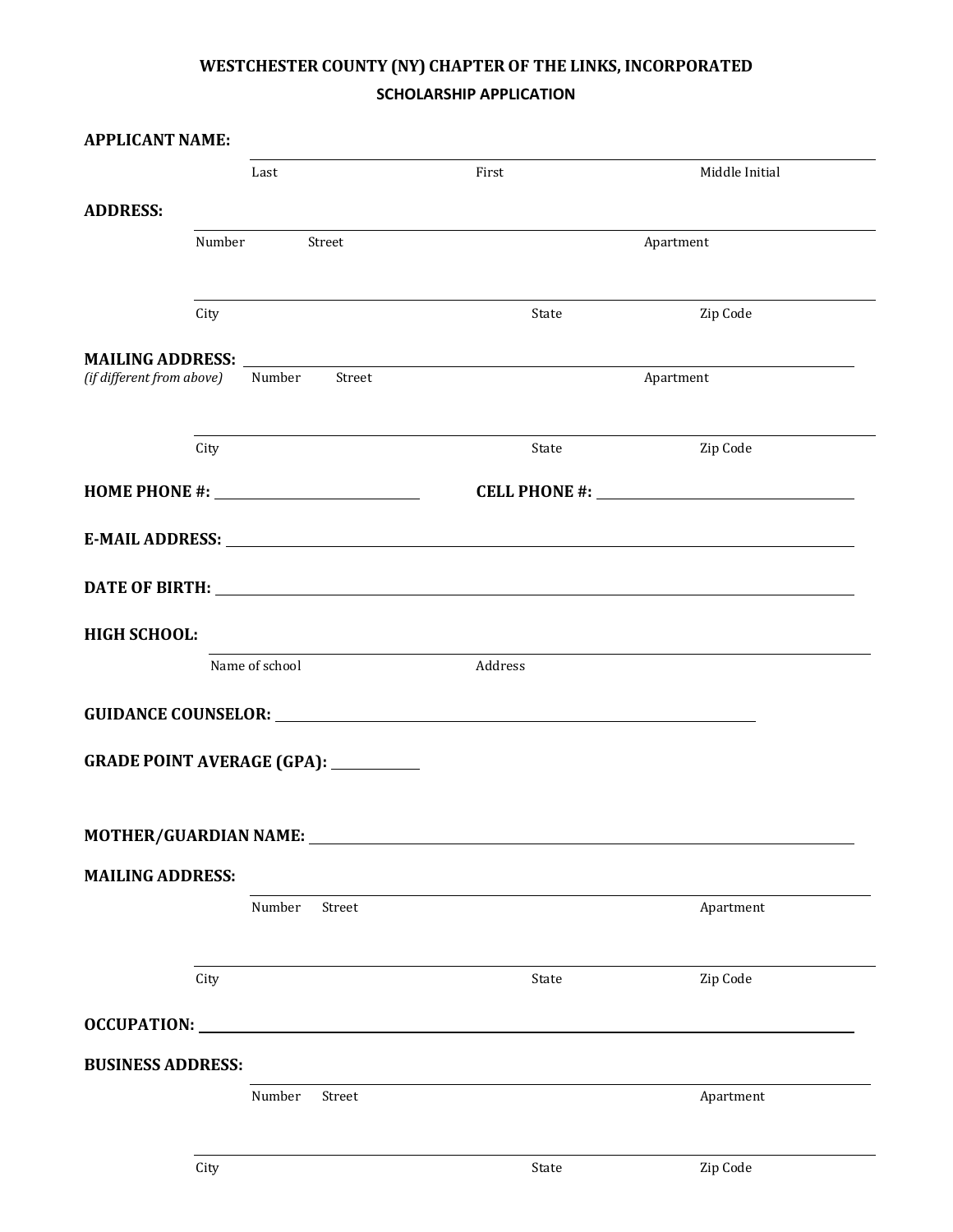|       | Apartment                                                                                                                                                                                                                      |
|-------|--------------------------------------------------------------------------------------------------------------------------------------------------------------------------------------------------------------------------------|
| State | Zip Code                                                                                                                                                                                                                       |
|       |                                                                                                                                                                                                                                |
|       |                                                                                                                                                                                                                                |
|       | Apartment                                                                                                                                                                                                                      |
| State | Zip Code                                                                                                                                                                                                                       |
|       |                                                                                                                                                                                                                                |
|       |                                                                                                                                                                                                                                |
|       |                                                                                                                                                                                                                                |
|       | OCCUPATION: Lawrence and the contract of the contract of the contract of the contract of the contract of the contract of the contract of the contract of the contract of the contract of the contract of the contract of the c |

**APPLICANT: ARE YOU OR HAVE YOU BEEN EMPLOYED DURING THE SCHOOL YEAR?**  Explain:

**APPLICANT: HAVE YOU BEEN EMPLOYED DURING THE SUMMER BREAKS?** Explain: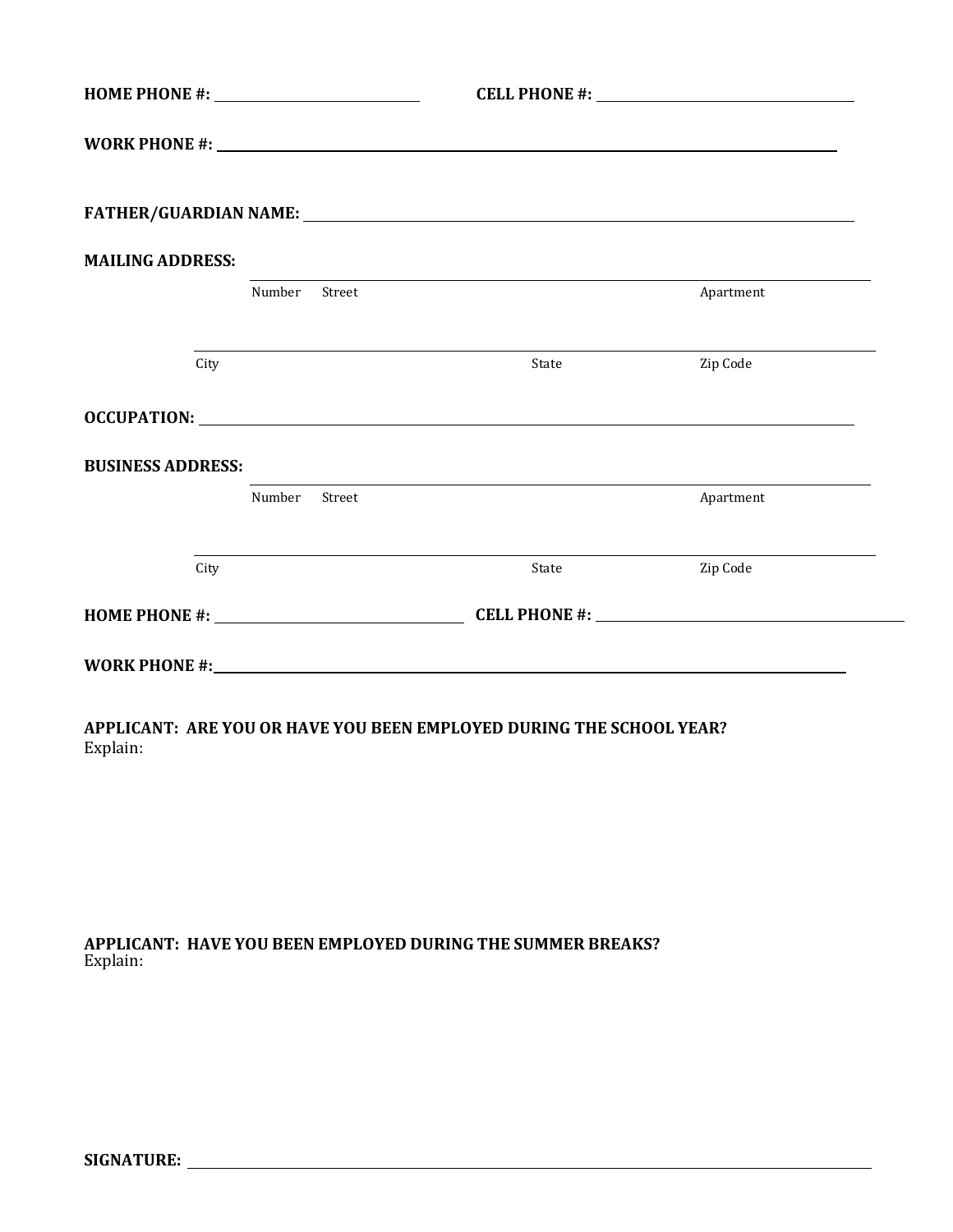## **BRIEF FINANCIAL STATEMENT**

Check Gross Yearly Family Income:

|                                                                                                                                            | $$0 - $25,999$                             | \$26,000 - \$40,999 | \$41,000 - \$55,999 |  |  |  |  |
|--------------------------------------------------------------------------------------------------------------------------------------------|--------------------------------------------|---------------------|---------------------|--|--|--|--|
|                                                                                                                                            | \$56,000 - \$75,999                        | \$76,000 - \$99,999 | $$100,000 +$        |  |  |  |  |
| How many people in your family currently reside in your home?<br>How many family members in the household are currently attending college? |                                            |                     |                     |  |  |  |  |
|                                                                                                                                            | Information provided by:                   |                     |                     |  |  |  |  |
|                                                                                                                                            | Parent's/Guardian's Name (Print) _________ |                     |                     |  |  |  |  |
|                                                                                                                                            |                                            |                     |                     |  |  |  |  |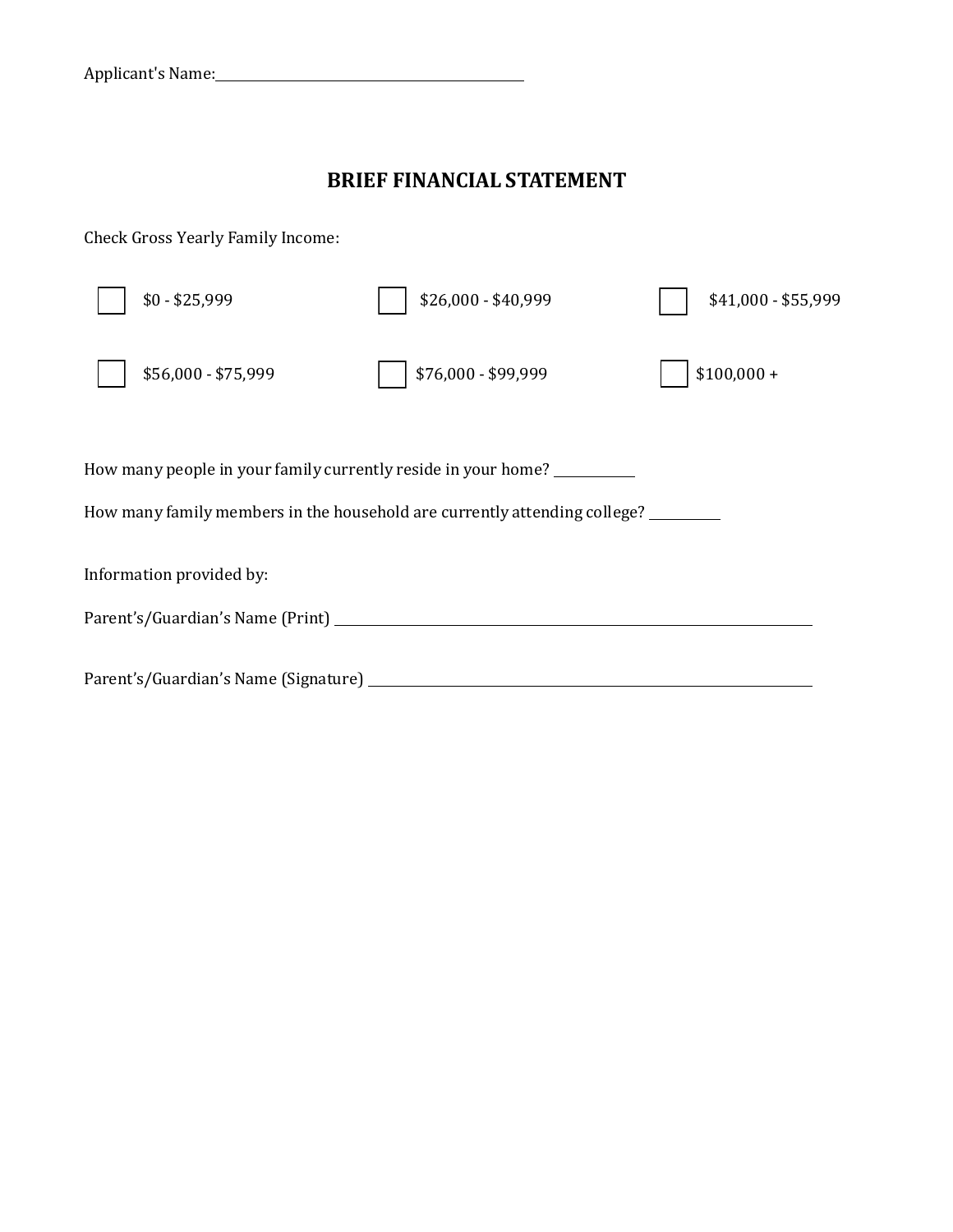## **REFERENCES**

Applicant must provide two letters from references other than family members (i.e. teacher, counselor, minister, employer). Submit the letters of reference from the adults listed below with the completed application.

| 1.        |            |                            |                                                                                                                                                                                                                                        |
|-----------|------------|----------------------------|----------------------------------------------------------------------------------------------------------------------------------------------------------------------------------------------------------------------------------------|
| Last Name | First Name |                            | Association with Applicant<br>(teacher, counselor, minister, employer, etc.)                                                                                                                                                           |
|           |            |                            | Mailing Address: 1988 and 2008 and 2008 and 2008 and 2008 and 2008 and 2008 and 2008 and 2008 and 2008 and 200                                                                                                                         |
|           |            |                            |                                                                                                                                                                                                                                        |
|           |            |                            |                                                                                                                                                                                                                                        |
|           |            |                            |                                                                                                                                                                                                                                        |
|           |            |                            |                                                                                                                                                                                                                                        |
|           |            |                            |                                                                                                                                                                                                                                        |
|           |            | 2.<br>Last Name First Name | Association with Applicant<br>(teacher, counselor, minister, employer, etc.)                                                                                                                                                           |
|           |            |                            | Mailing Address: National Address: National Address: National Address: National Address: National Address: National Address: National Address: National Address: National Address: National Address: National Address: Nationa         |
|           |            |                            | ,我们也不会有一个人的人,我们也不会有一个人的人,我们也不会有一个人的人。""我们,我们也不会有一个人的人,我们也不会有一个人的人。""我们,我们也不会有一个人                                                                                                                                                       |
|           |            |                            |                                                                                                                                                                                                                                        |
|           |            |                            |                                                                                                                                                                                                                                        |
|           |            |                            | How long has this person known you?<br><u>Letter and the contract of the contract of the contract of the contract of the contract of the contract of the contract of the contract of the contract of the contract of the contract </u> |